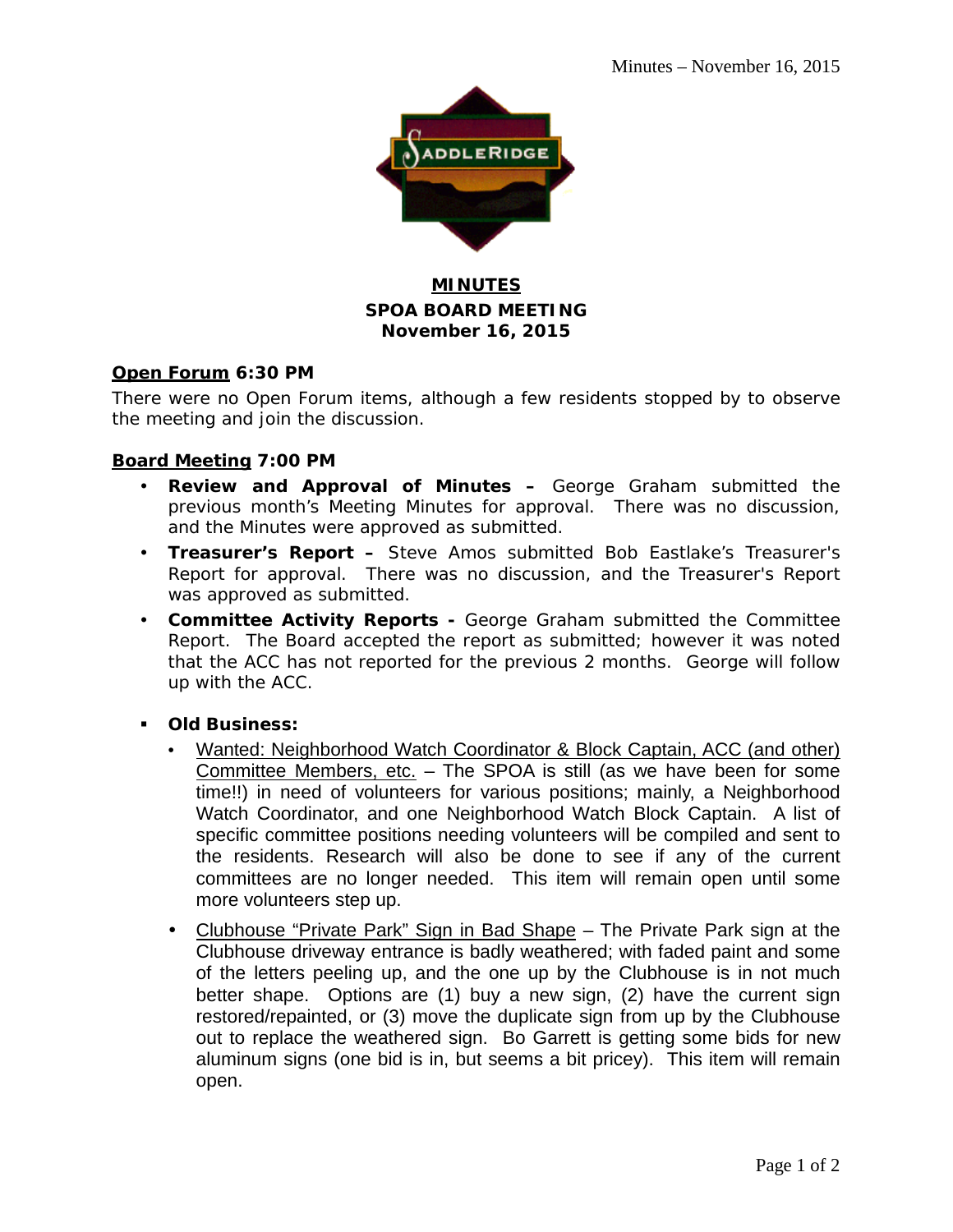- 2016 Board Member Election The Saddleridge POA Annual Meeting and Election of Board Members was held as planned on October 31st. The required quorum was reached via proxy, in-person, and absentee ballot voting. The votes were tallied and the results declared official. The two incumbents were reelected, along with two new members, Steve Amos and Rick Allen. The Board members then determined among themselves what position each would fill for the new term; and the determination was: Dr. Bob Pyle – President, Rick Allen - Vice President, Steve Amos – Treasurer, and George Graham once again as Secretary. The Board would like to officially thank Bo Garrett for his many years of dedicated, diligent, and intelligent service to Saddleridge as President. This item will be closed until next year's election.
- **New Business:**
	- No New Business

The meeting was adjourned at 7:15 PM.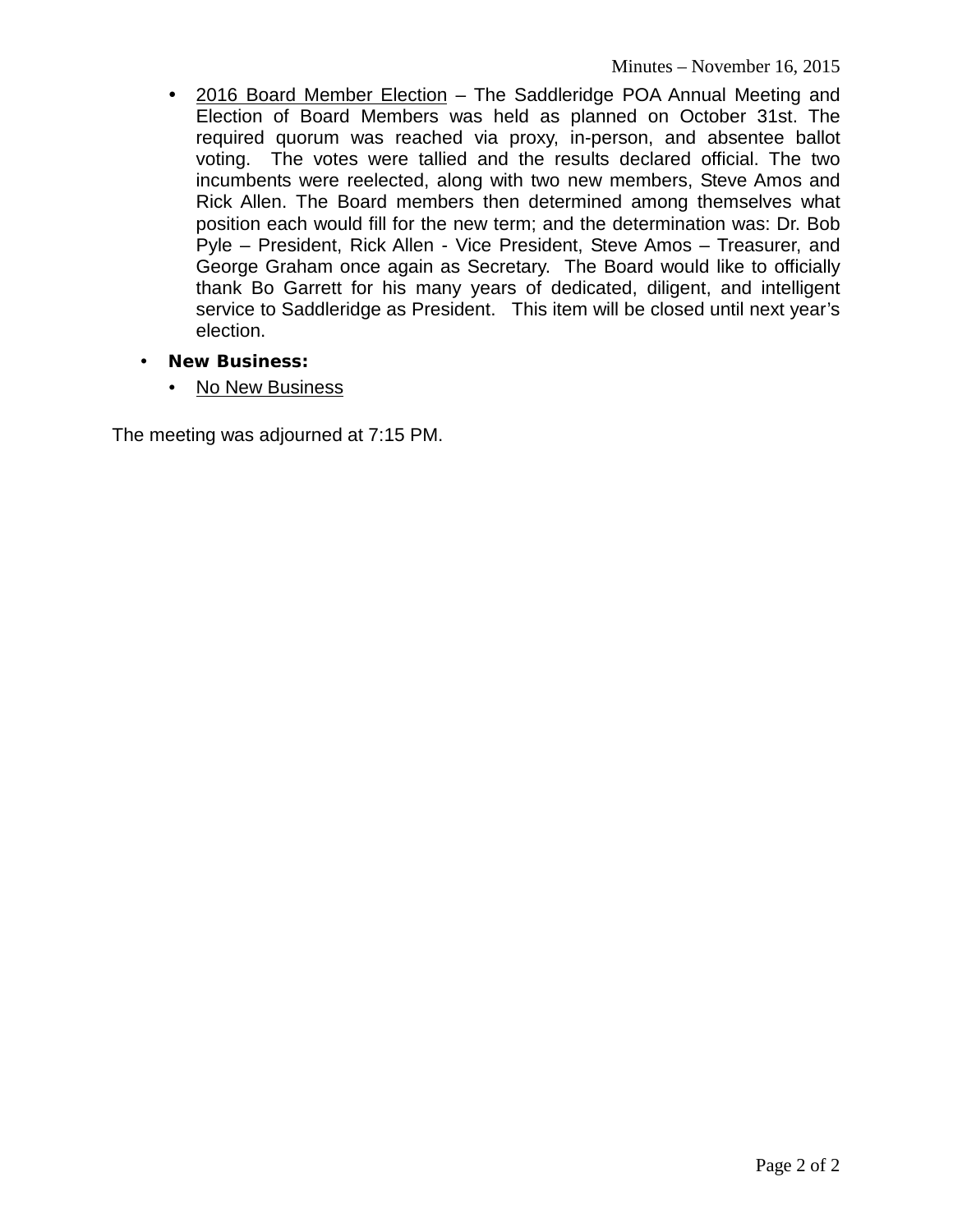11/03/15 **Cash Basis** 

 $\bar{\alpha}$ 

### **SPOA Balance Sheet** 5

| As of October 31, 2015 |  |  |  |  |
|------------------------|--|--|--|--|
|------------------------|--|--|--|--|

|                                           | Oct 31, 15 | Oct 31, 14 | \$ Change   |
|-------------------------------------------|------------|------------|-------------|
| <b>ASSETS</b>                             |            |            |             |
| <b>Current Assets</b>                     |            |            |             |
| <b>Checking/Savings</b>                   |            |            |             |
| Ozona CD #305501                          | 25,284.03  | 25,233.52  | 50.51       |
| Ozona CD #305552                          | 25.264.71  | 25.212.86  | 51.85       |
| Ozona Checking                            | 9.971.90   | 2.543.62   | 7.428.28    |
| <b>Ozona Money Market</b>                 | 41.501.59  | 42,460.12  | $-958.53$   |
| <b>Total Checking/Savings</b>             | 102.022.23 | 95.450.12  | 6.572.11    |
| <b>Accounts Receivable</b>                |            |            |             |
| <b>Accounts Receivable</b>                | 0.00       | $-8.00$    | 8.00        |
| <b>Total Accounts Receivable</b>          | 0.00       | $-8.00$    | 8.00        |
| <b>Total Current Assets</b>               | 102.022.23 | 95,442.12  | 6.580.11    |
| <b>Other Assets</b>                       |            |            |             |
| <b>Saddleridge Property</b>               | 80,500.00  | 80.500.00  | 0.00        |
| <b>Total Other Assets</b>                 | 80.500.00  | 80.500.00  | 0.00        |
| <b>TOTAL ASSETS</b>                       | 182,522.23 | 175,942.12 | 6,580.11    |
| <b>LIABILITIES &amp; EQUITY</b><br>Equity |            |            |             |
| <b>Opening Balance Equity</b>             | 110,823.40 | 110.823.40 | 0.00        |
| <b>Retained Earnings</b>                  | 71,601.85  | 62,067.95  | 9,533.90    |
| <b>Net Income</b>                         | 96.98      | 3.050.77   | $-2,953.79$ |
| <b>Total Equity</b>                       | 182,522.23 | 175.942.12 | 6,580.11    |
| TOTAL LIABILITIES & EQUITY                | 182,522.23 | 175,942.12 | 6,580.11    |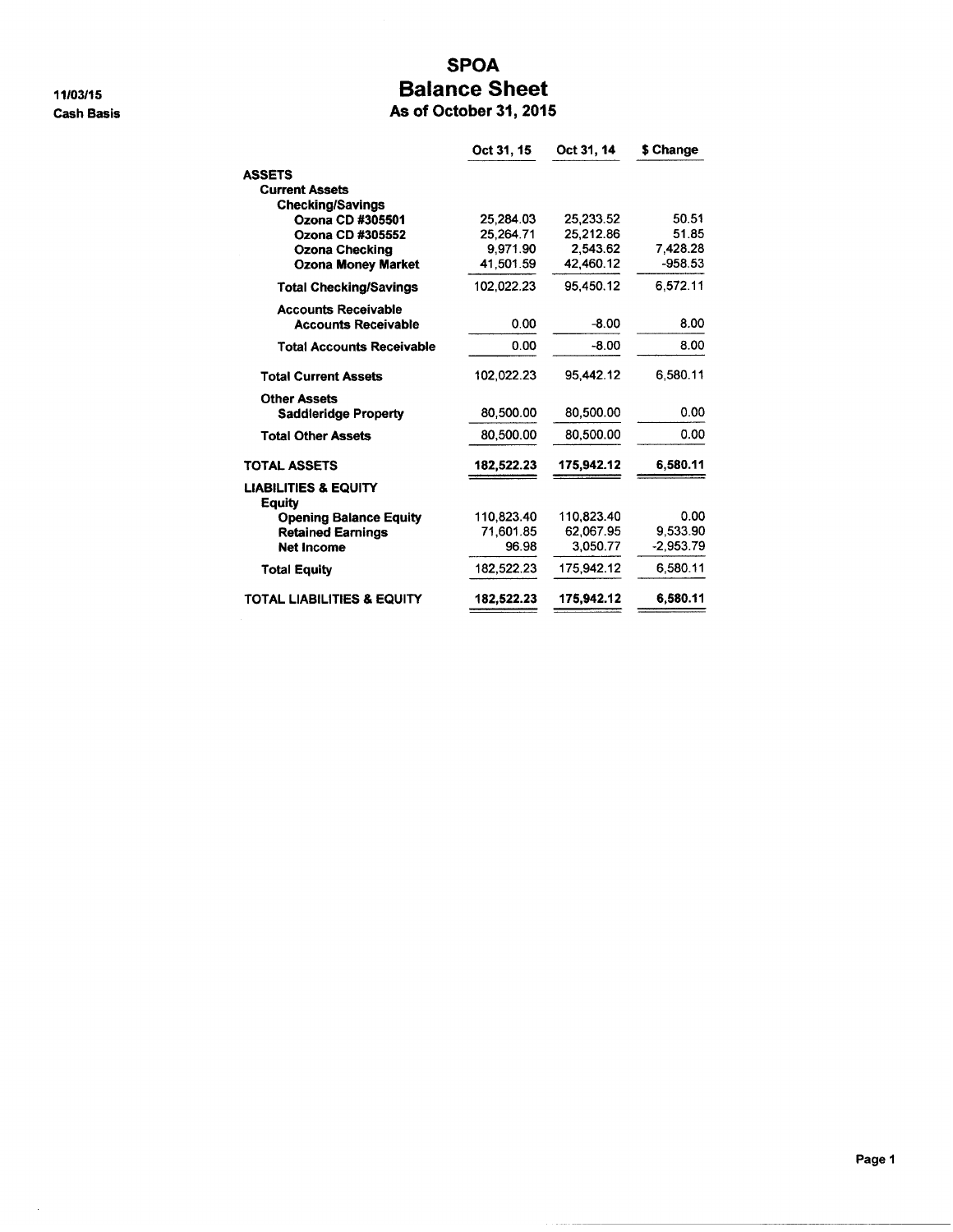11:18 AM 11/03/15 **Cash Basis** 

# Saddleridge Property Owners Association<br>Profit & Loss Budget vs. Actual<br>January through October 2015

|                                                   | Jan - Oct 15    | <b>Budget</b>    |
|---------------------------------------------------|-----------------|------------------|
| Income                                            |                 |                  |
| <b>Assessment Increase</b>                        | 0.00            | 0.00             |
| <b>Clubhouse Usage Fee</b>                        | 425.00          | 300.00           |
| <b>HOA Dues Collected</b>                         | 12,711.44       | 840.71<br>311.21 |
| <b>Interest Assessed Fees</b>                     | 68.03<br>126.34 | 74.56            |
| Interest Income                                   | 550.00          | 900.00           |
| <b>Resale Cert. Fee</b><br><b>Transfer Fees</b>   | 550.00          | 950.00           |
| <b>TXFR from Savings</b>                          | 0.00            | 0.00             |
| Uncategorized Income                              | 0.00            | 0.00             |
| Total Income                                      | 14,430.81       | 3,376.48         |
| Expense                                           |                 |                  |
| <b>Accounting</b>                                 |                 |                  |
| <b>Accounting-Bookkeeper</b>                      | 1,750.00        | 1,750.00         |
| <b>Accounting-CPA</b>                             | 0.00            | 0.00             |
| <b>Accounting - Other</b>                         | 0.00            | 0.00             |
| <b>Total Accounting</b>                           | 1,750.00        | 1,750.00         |
| <b>Annual Septic Contract</b>                     | 245.00          | 225.00           |
| <b>Bank Charges</b>                               | 0.00            | 0.00             |
| <b>Check Printing</b>                             | 40.00           | 40.00            |
| <b>Safe Deposit Box</b><br><b>Service Charges</b> | 0.00            | 0.00             |
| <b>Bank Charges - Other</b>                       | 0.00            | 0.00             |
| <b>Total Bank Charges</b>                         | 40.00           | 40.00            |
| <b>CD Income Transfer</b>                         | 0.00            | 0.00             |
| <b>Clubhouse Expenses</b>                         |                 |                  |
| Cleaning                                          | 500.00          | 500.00           |
| <b>Cleaning Supplies</b>                          | 0.00            | 0.00             |
| <b>Drapes</b>                                     | 0.00            | 1.00             |
| <b>Entrance Fence Repair</b>                      | 0.00            | 1.00             |
| <b>Entrance Sign</b>                              | 0.00            | 1.00             |
| <b>Fence Repair</b>                               | 0.00            | 1.00             |
| <b>Furnishings</b>                                | 0.00<br>0.00    | 0.00<br>0.00     |
| <b>Garbage Bags</b><br><b>Heating and AC</b>      | 0.00            | 131.73           |
| <b>Insurance</b>                                  | 361.00          | 360.00           |
| Lighting                                          | 0.00            | 0.00             |
| <b>Maintenance Labor</b>                          | 0.00            | 350.00           |
| <b>Misc</b>                                       | 86.58           | 4.00             |
| <b>Outside Lighting</b>                           | 0.00            | 0.00             |
| Paint                                             | 0.00            | 0.00             |
| <b>Pest Control</b>                               | 308.52          | 308.48           |
| <b>Repairs</b>                                    | 0.00            | 0.00             |
| <b>Septic Cleaning and Service</b>                | 0.00            | 0.00             |
| Trash                                             | 326.20          | 340.88           |
| Water softener monthly maintain                   | 0.00            | 229.50           |
| <b>Wellhouse Expenses</b>                         | 0.00            | 1.00             |
| <b>Clubhouse Expenses - Other</b>                 | 0.00            | 0.00             |
| <b>Total Clubhouse Expenses</b>                   | 1,582.30        | 2,229.59         |
| <b>Clubhouse Fees</b>                             | 0.00            | 1.00             |
| <b>Computer Database</b>                          | 0.00            | 1.00             |
| <b>Contingency Fund</b>                           | 0.00<br>0.00    | 1.00<br>1.00     |
| <b>Dues</b><br><b>Dues and Subscriptions</b>      | 0.00            | 0.00             |
| <b>Dues Refund</b>                                | 142.00          | 0.00             |
| <b>Food for Saddleridge Meetings</b>              |                 |                  |
| <b>Food for Annual BBQ</b>                        | 425.76          | 462.90           |
| <b>Neighborhood Watch</b>                         | 0.00            | 273.03           |
| Food for Saddleridge Meetings - Other             | 345.88          | 0.00             |
|                                                   | 771.64          | 735.93           |
| <b>Total Food for Saddleridge Meetings</b>        |                 |                  |

Improvements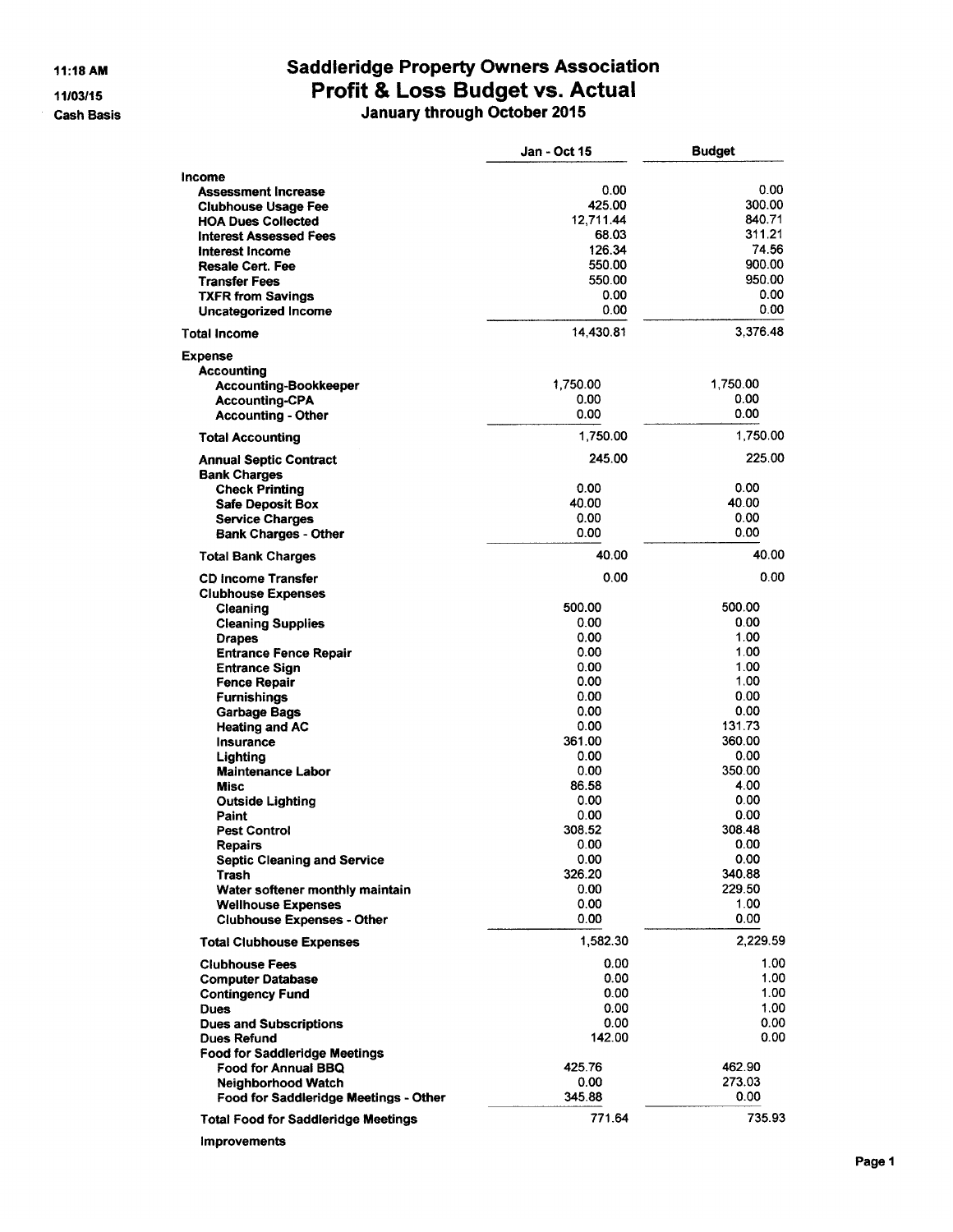**Cash Basis** 

## **Saddleridge Property Owners Association** Profit & Loss Budget vs. Actual<br>January through October 2015

|                                             | <b>Jan - Oct 15</b> | <b>Budget</b> |
|---------------------------------------------|---------------------|---------------|
| <b>Chairs</b>                               | 0.00                | 0.00          |
| Landscaping                                 |                     |               |
| <b>Entrance</b>                             | 0.00                | 0.00          |
| <b>Hardscape</b>                            | 0.00                | 0.00          |
| Lighting                                    | 0.00                | 0.00          |
| Plan                                        | 0.00                | 0.00          |
| <b>Plants</b>                               | 0.00                | 0.00          |
| Preparation                                 | 0.00                | 0.00          |
| Water                                       | 0.00                | 0.00          |
| Landscaping - Other                         | 0.00                | 0.00          |
| <b>Total Landscaping</b>                    | 0.00                | 0.00          |
| Lights                                      | 0.00                | 0.00          |
| <b>Microwave</b>                            | 0.00                | 1.00          |
| New water softener                          | 0.00                | 1.00          |
| Other                                       | 0.00                | 0.00          |
| Roof                                        | 0.00                | 1.00          |
| <b>Tables</b>                               | 0.00                | 0.00          |
| <b>Wellhouse Improvements</b>               | 0.00                | 0.00          |
| <b>Improvements - Other</b>                 | 0.00                | 1.00          |
| <b>Total Improvements</b>                   | 0.00                | 4.00          |
| Insurance-HOA Liability                     | 727.00              | 576.00        |
| <b>Insurance, D&amp;O</b>                   | 2,445.00            | 2,445.00      |
| Lawn Maintenance                            | 2,054.67            | 1,883.59      |
| <b>Lease of Water Equipment</b>             | 0.00                | 1.00          |
| <b>Legal-Attorney Fees</b>                  | 325.00              | 400.00        |
| <b>Mailings</b>                             | 555.67              | 213.61        |
| <b>Misc</b>                                 | 0.00                | 1.00          |
| <b>Miscellaneous</b>                        |                     |               |
| <b>ACC Office Supplies</b>                  | 0.00                | 1.00          |
| <b>Check Printing Charge</b>                | 0.00                | 0.00          |
| Copying                                     | 0.00                | 0.00          |
| <b>Garbage Bags</b>                         | 0.00                | 0.00          |
| Gifts                                       | 0.00                | 0.00          |
| <b>Legal Records</b>                        | 0.00                | 90.00         |
| <b>Office Supplies</b>                      | 0.00                | 1.00          |
| Plaque                                      | 0.00                | 1.00          |
| <b>Printer Cart.</b>                        | 0.00                | 1.00          |
| <b>Software</b>                             | 0.00                | 1.00          |
| <b>Website Domain</b>                       | 48.95               | 1.00          |
| <b>Website Hosting Fee</b>                  | 179.40              |               |
| <b>Miscellaneous - Other</b>                | 0.00                | 0.00          |
| <b>Total Miscellaneous</b>                  | 228.35              | 96.00         |
| <b>Neighborhood Watch</b>                   | 0.00                | 1.00          |
| <b>PEC Electricity</b>                      | 1,537.96            | 1,382.73      |
| <b>Reconciliation Discrepancies</b>         | 0.50                | 1.00          |
| <b>Reserve Fund</b>                         | 0.00                | 1.00          |
| <b>S. Entrance Water</b>                    | 0.00                | 1.00          |
| Taxes                                       | 1,928.74            | 1,736.72      |
| <b>Uncategorized Expenses</b>               | 0.00                | 1.00          |
| <b>Water Well Electricity</b>               | 0.00                | 1.00          |
| <b>Webmaster Fees</b>                       | 0.00<br>0.00        | 0.00<br>0.00  |
| <b>Webpage Fees</b><br><b>Total Expense</b> | 14,333.83           | 13.730.17     |
|                                             |                     |               |
| Net Income                                  | 96.98               | $-10,353.69$  |